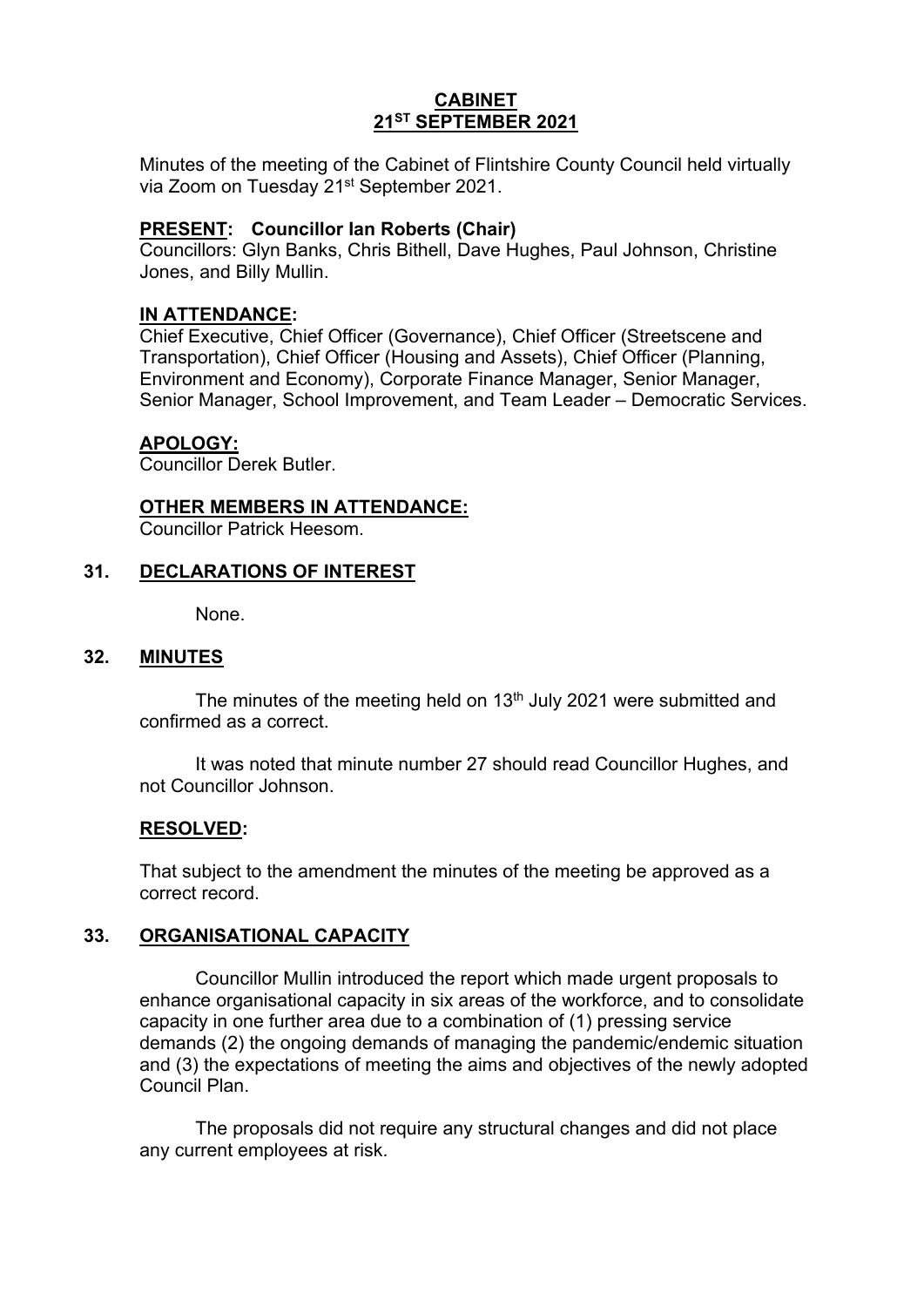The Chief Executive said each proposal outlined in the report was supported by a business case which were summarised in the report, and were for the following areas of the workforce/functions:

- 1. Environmental Health
- 2. Enforcement
- 3. Regeneration and Town Centres
- 4. Flood Prevention and Response
- 5. Occupational Health
- 6. Legal
- 7. Social Value (this was a current post with time-limited funding for three years which was recommended to be made permanent)

 Other proposals for organisational capacity with less urgency would be considered as part of the draft annual budget for 2022/23.

In response to a comment from Councillor Hughes, the Chief Executive said the Council was looking to extend the number of apprentices and would look at creative ways to recruit.

#### **RESOLVED:**

- (a) That the proposals for organisational capacity as set out in the report be approved; and
- (b) That the Chief Executive and Senior Manager, Human Resources and Organisational Development, be given delegated authority to proceed with job design and recruitment/retention in those specified areas of capacity.

## **34. TARGET 70 – A REVIEW OF FLINTSHIRE COUNTY COUNCIL'S WASTE STRATEGY**

Councillor Banks introduced the report and explained that the current recycling performance statutory target was 64%. The Council continued to perform well with the recycling performance for 2019/20 being 65.58%. However, the impact of the pandemic had resulted in significant changes in the volumes of waste and recycling collected from residential properties and deposited at the Household Recycling Centres (HRCs) which had resulted in a downturn in performance to 64.4% for 2020/21. That change was as a result of increased working from home, restrictions on movement and the closure of hospitality venues, along with the periodic closures of the HRCs.

Whilst the current waste strategy did not come to an end until 2025, the next national target to be achieved was 70% by 2024/25 so it was important that the Council started to plan for the future, assess the ongoing impact on waste volumes post the pandemic, and consider what more could be done to increase recycling rates to ensure that the national targets were met.

The Chief Officer (Streetscene and Transportation) said in July 2021, following a report to the Environment and Economy Overview and Scrutiny Committee, two all Member workshops were held to provide an update on the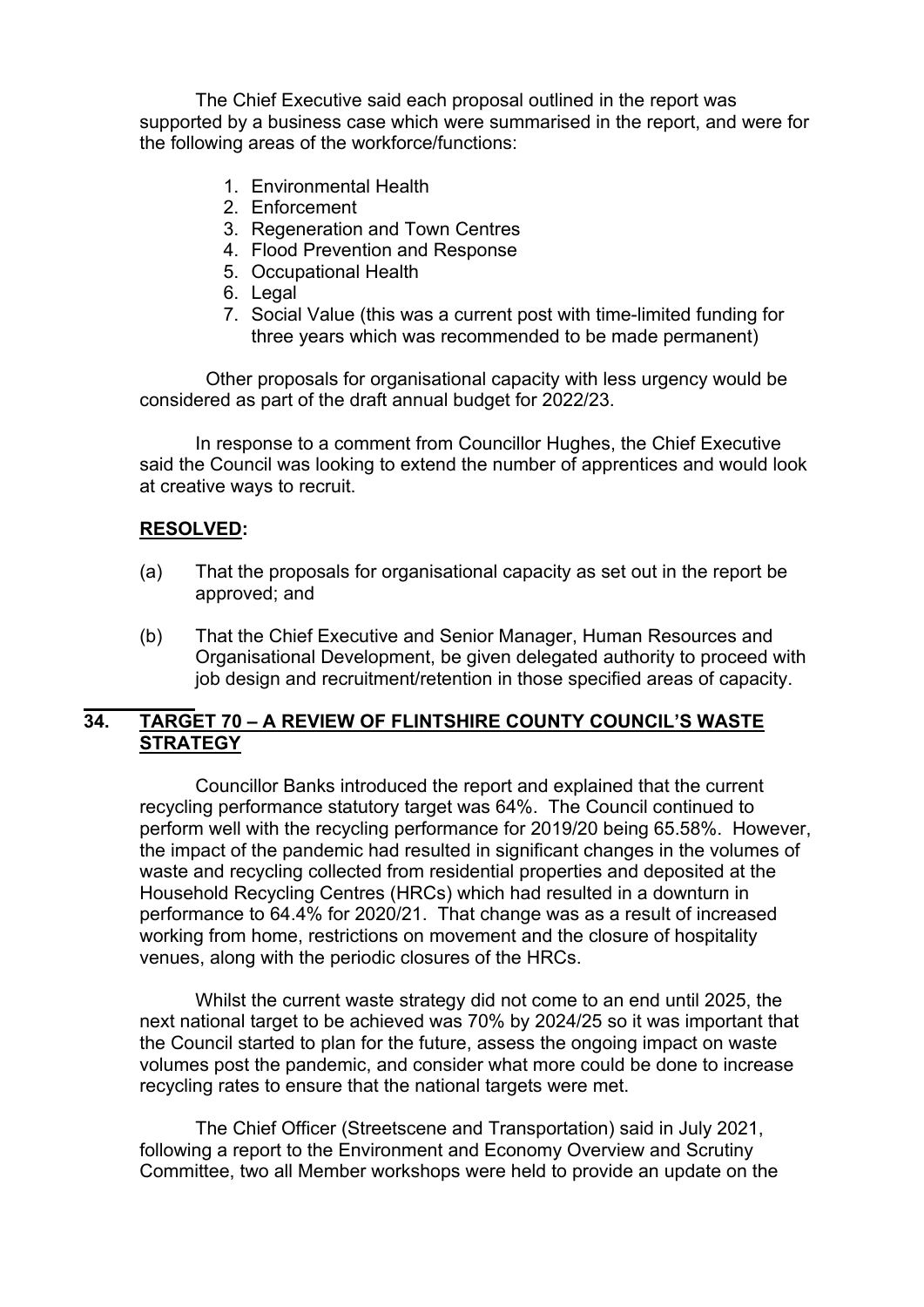current position and discuss what changes the Council could implement to achieve the national recycling target of 70%.

The report provided full details of the feedback from the seminars and recommendations on future recycling and waste service provisions.

Councillor Jones and Mullin welcomed the introduction of the AHP collection service which would be well received by many residents.

#### **RESOLVED:**

- (a) That the feedback from the Member seminars be welcomed and the work undertaken to date to increase recycling rates be supported; and
- (b) That the recommendations on future recycling and waste service provisions be approved.

#### **35. FLINTSHIRE FINANCIAL SUSTAINABILITY ASSESSMENT FINAL REPORT**

Councillor Johnson introduced the report and explained that a Financial Sustainability Assessment across all Welsh Councils had been undertaken by Audit Wales and the report for Flintshire was appended to the report.

The summary and findings in the report outlined a fair reflection of the Council's financial position and there were no new issues to report. Therefore, a formal response had not been prepared as per usual practice.

The Chief Executive added that the report was submitted to Corporate Resources Overview and Scrutiny Committee the previous week where it was well received. The report was highly reassuring and complimentary.

The Corporate Finance Manager said the tables within the report evidenced the Council spending within budget. In addition, there were no proposals from Audit Wales in North Wales.

Councillor Roberts commented on Flintshire being 21<sup>st</sup> out of 23 on the reserves table which demonstrated the reliance on Welsh Government funding.

Members welcomed the report and that there was no action plan needed due to no proposals being made. The report was a good capture of the situation in Flintshire.

#### **RESOLVED:**

That the report from Audit Wales be noted.

## **36. REVENUE BUDGET MONITORING 2021/22 (MONTH 4)**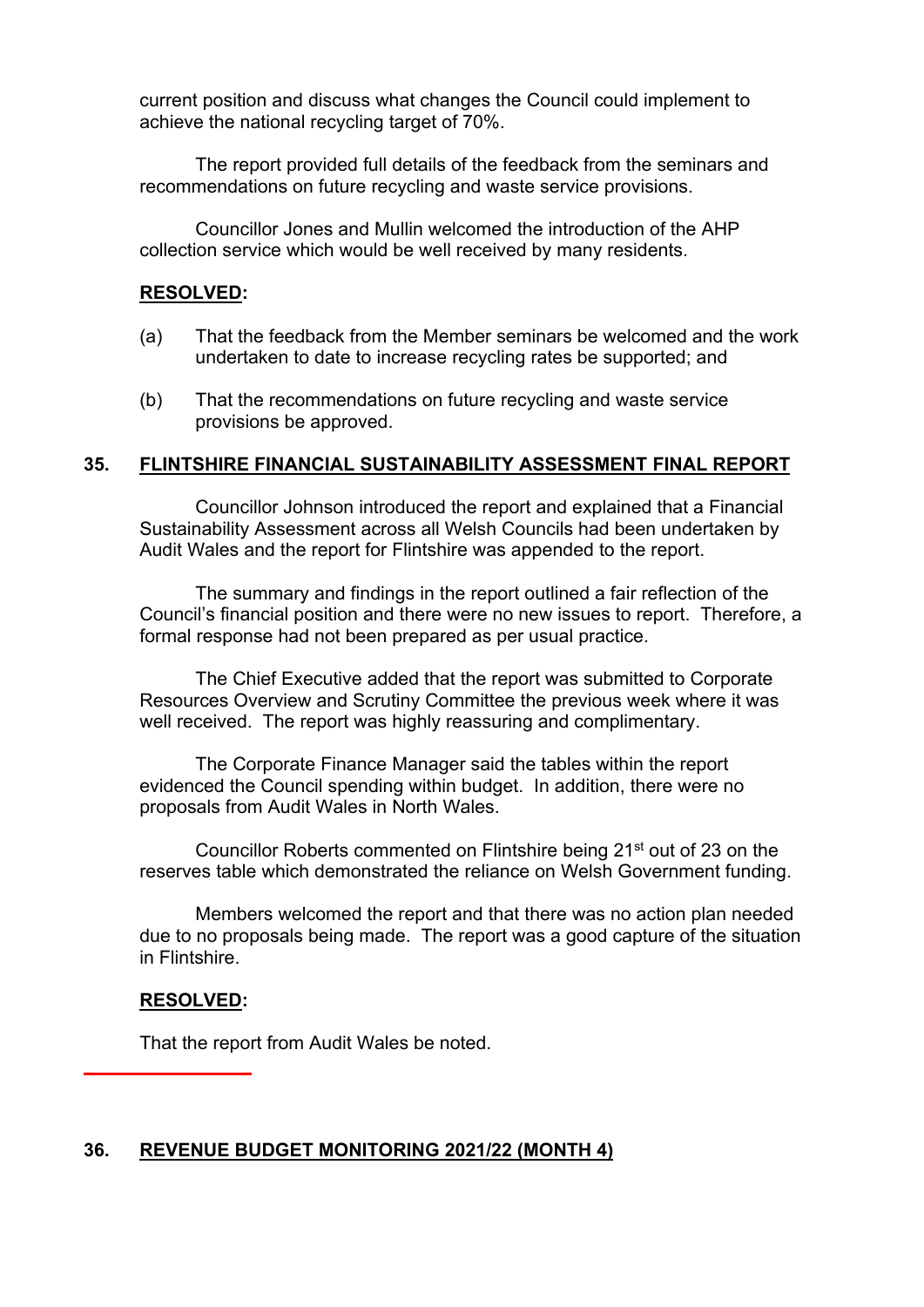Councillor Johnson introduced the report and explained that this was the first detailed update and took into account grant funding being claimed through the Welsh Government Hardship Fund.

The projected year end position, without new actions to reduce cost pressures and/or improve the financial return on efficiency planning and cost control was:

### **Council Fund**

- An operating deficit of £0.739m (excluding the impact of the pay award which would be met by reserves)
- A projected contingency reserve balance as at 31<sup>st</sup> March 2022 of £5.057m

#### **Housing Revenue Account**

- Net in-year revenue expenditure forecast to be £0.495m higher than budget
- A projected closing balance as at 31<sup>st</sup> March 2022 of £3.978m

The Corporate Finance Manager explained that the report also detailed the position by portfolio; significant variances that month; achievement of planned in-year efficiencies; unearmarked reserves and earmarked reserves. Claims were continuing to be made to the Welsh Government Hardship Fund.

The Chief Executive added that specific in year grants might be received and the Council would look to boost reserves wherever possible. On pay, the NJC negotiations were ongoing so could increase. On Teachers pay, national negotiations were also ongoing and representations would continue to be made for further funding to meet additional costs, although if unsuccessful and based on a 1.7% uplift, 0.7% would be funded via a grant with the remaining 1% being split equally between the Council and schools.

In response to a question from Councillor Bithell, the Chief Officer (Social Services) explained that the facility in Mold to help with Out of County placements would be available by summer 2022.

Members requested that a report be brought to the next meeting of Cabinet on the impact to residents due to the upcoming removal of the additional £20 Universal Credit payment.

#### **RESOLVED:**

- (a) That the report and the estimated financial impact on the 2021/22 budget be noted and
- (b) That a report be brought to the next meeting of Cabinet on the impact to residents due to the upcoming removal of the additional £20 Universal Credit payment.

## **37. CAPITAL PROGRAMME MONITORING 2021/22 (MONTH 4)**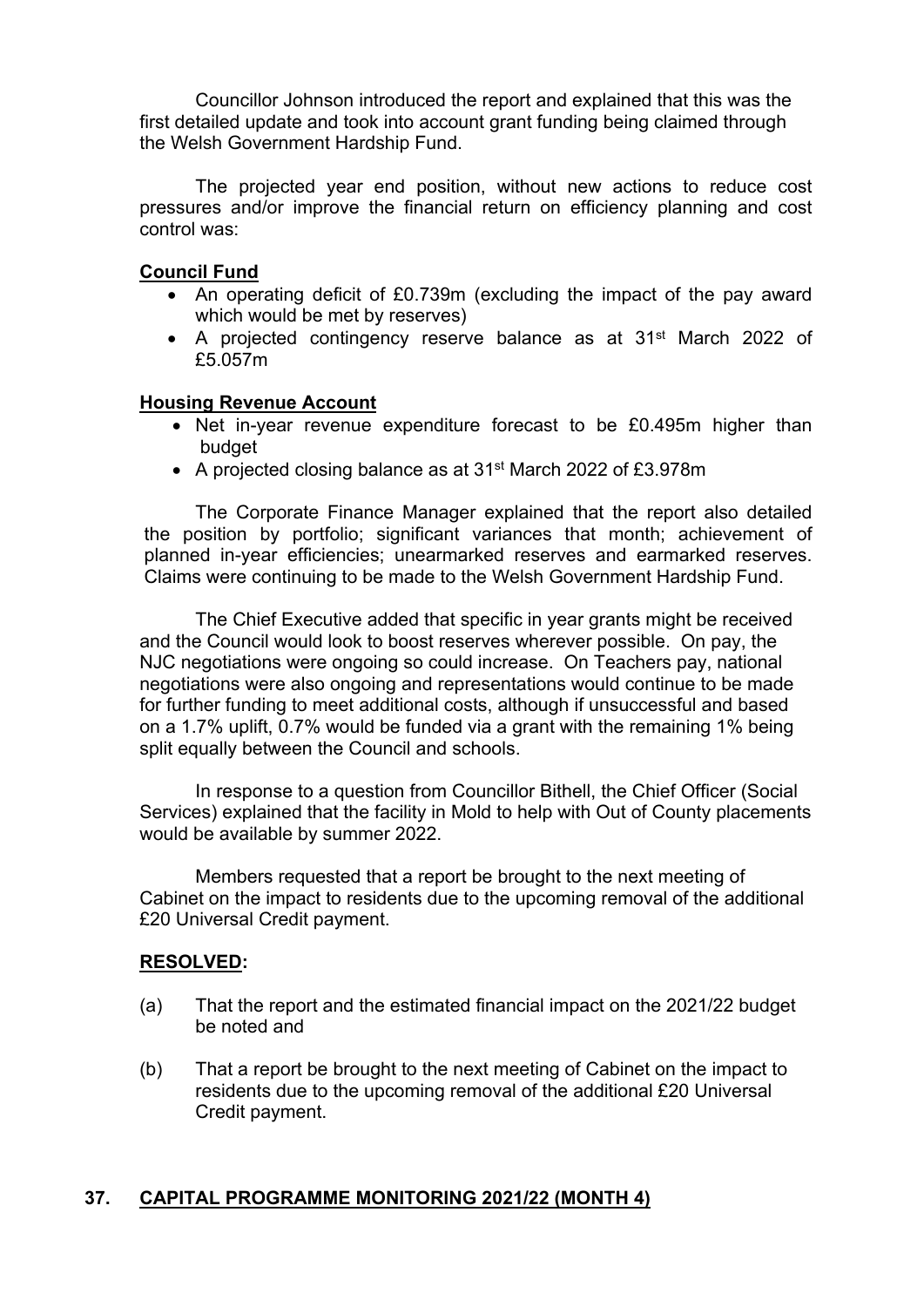Councillor Johnson introduced the report which summarised changes made to the Capital Programme 2021/22 since it was set in December 2020 to the end of Month 4 (July 2021), along with expenditure to date and projected outturn.

The Capital Programme had seen a net increase in budget of £29.595m during the period which comprised of:

- Net budget increase in the programme of £14.360m (Council Fund £21.975m, Housing Revenue Account £7.615m)
- Introduction of Carry Forward from 2020/21 of £15.635m (Council Fund £15.635m, Housing Revenue Account £0.000m)
- Identified savings at Month 4 (Council Fund) (£0.400m)

Actual expenditure was £25.355m.

Capital receipts received in the first quarter of 2021/22, along with savings identified, totalled £0.683m. That gave a revised projected surplus in the Capital Programme at Month 4 of £2.795m (from an opening funding position surplus of £2.112m) for the 2021/22 – 2023/24 Capital Programme, prior to the realisation of additional capital receipts and/or other funding sources.

## **RESOLVED:**

- (a) That the report be approved;
- (b) That the carry forward adjustments be approved; and
- (c) That the additional allocations be approved.

# **38. TREASURY MANAGEMENT ANNUAL REPORT 2020/21**

Councillor Johnson introduced the report which presented the draft Treasury Management Annual Report 2020/21 which was appended to the report.

As required by the Council's Financial Procedure Rules, the Annual Report was reviewed by the Governance and Audit Committee on 28<sup>th</sup> July 2021 where officers responded to questions to the satisfaction of the Committee and there were no specific issues to bring to the attention of Cabinet.

In a change to the printed recommendation, it was recommended that the report be presented to Council on  $7<sup>th</sup>$  December 2021 for final approval.

## **RESOLVED:**

That the draft Treasury Management Annual Report 2020/21 be recommended to Council on 7<sup>th</sup> December 2021 for final approval.

## **39. BUSINESS RATES – WRITE OFFS**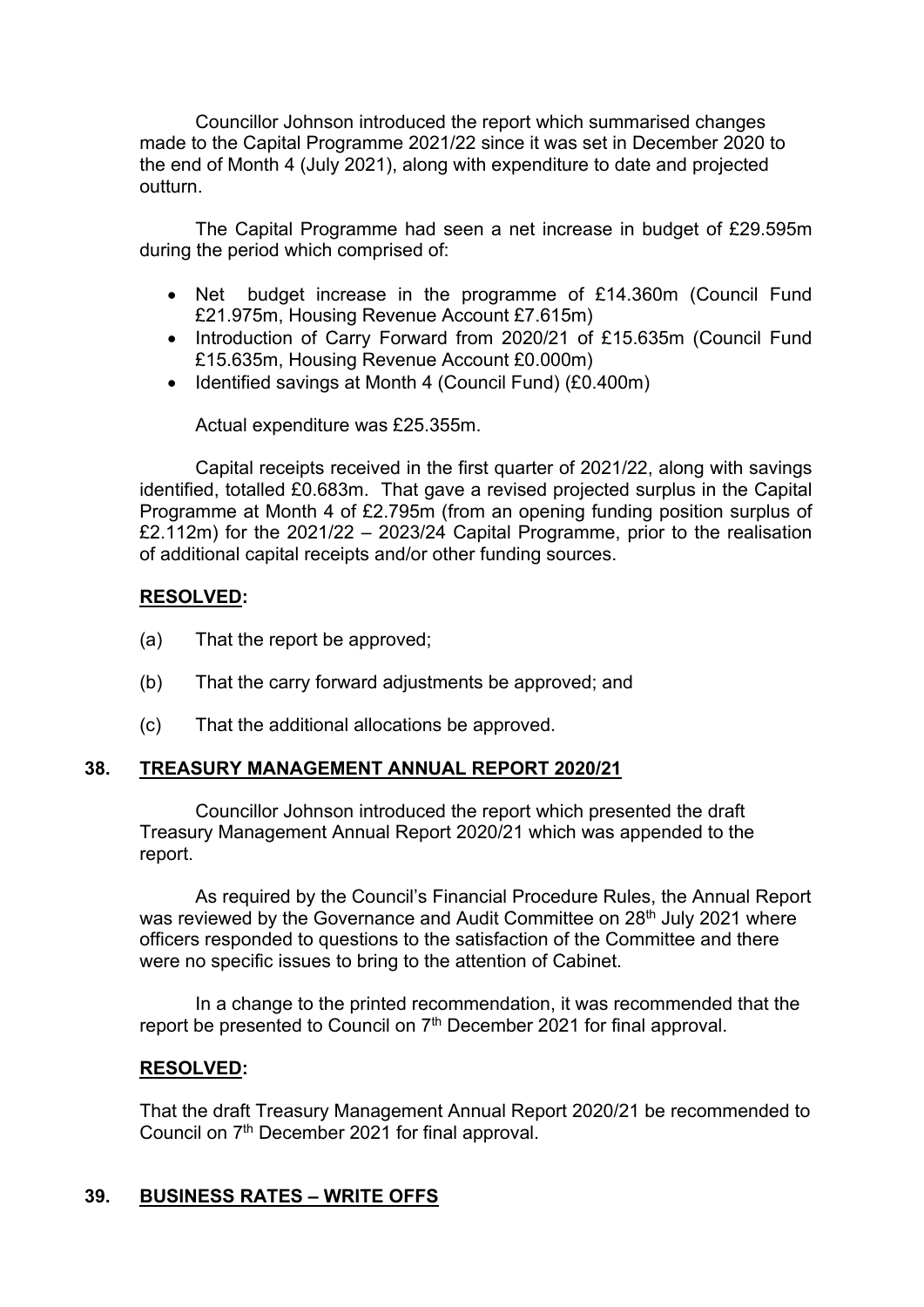Councillor Mullin introduced the report and explained that Financial Procedure Rules (section 5.2) required Cabinet to approve any recommendation to write off debts in excess of £25,000.

A £103,150 Business Rates debt was considered to be irrecoverable for the Arcadia Group Plc. The company was placed into Administration in December 2020 with debts in excess of £800m owed to creditors and with a £510m deficit in the company pension fund.

The company entered into Liquidation from July 2021. Consequently, there would be few or no assets available for non-preferential creditors. Successful recovery of the business rate debt was no longer possible and a write off was necessary.

The Chief Officer (Governance) explained that there were no direct financial implications for the Council or local taxpayers by writing off this debt as business rates losses were borne by the National Collection Pool for Wales. As the Collection Pool was supported by Welsh Government, non-payment of rates did though have a wider impact on the Welsh taxpayer.

## **RESOLVED:**

That the write off of the £103,150 business rate debt for the Arcadia Group Plc be approved.

## **40. MUTUAL INVESTMENT MODEL (MIM) 21ST CENTURY SCHOOLS WELSH EDUCATION PARTNERSHIP – DEED OF ADHERENCE**

Councillor Roberts introduced the report which provided details on the background and process of a proposed change, a "Deed of Adherence" to the existing agreed Strategic Partnering Agreement (SPA). The SPA facilitated the delivery of education and community facilities through the Welsh Government's Mutual Investment Model (MIM) and to seek approval to enter into the Deed of Adherence.

Subject to appropriate agreement from Continuing Participants (Welsh Councils and Further Education Institutes) the Deed of Adherence would be completed by Welsh Government later in 2021.

## **RESOLVED:**

*In noting the recommendation below it is worded quite specifically by Bevan Brittain the legal advisors to Welsh Government and WEPCo to ensure that all partners to that agreement have a regularised and formally agreed set of wording. This is to ensure consistency across the partnership, who will be submitting broadly similar reports to their respective organisations at or around the same time period:*

That the execution, delivery and performance of a supplemental agreement to the Welsh Education Partnership (WEP) Strategic Partnering Agreement (SPA) dated 30th September 2020 (the "Deed of Adherence") be approved, in order that from the date of execution of the Deed of Adherence the Joining Partnerships are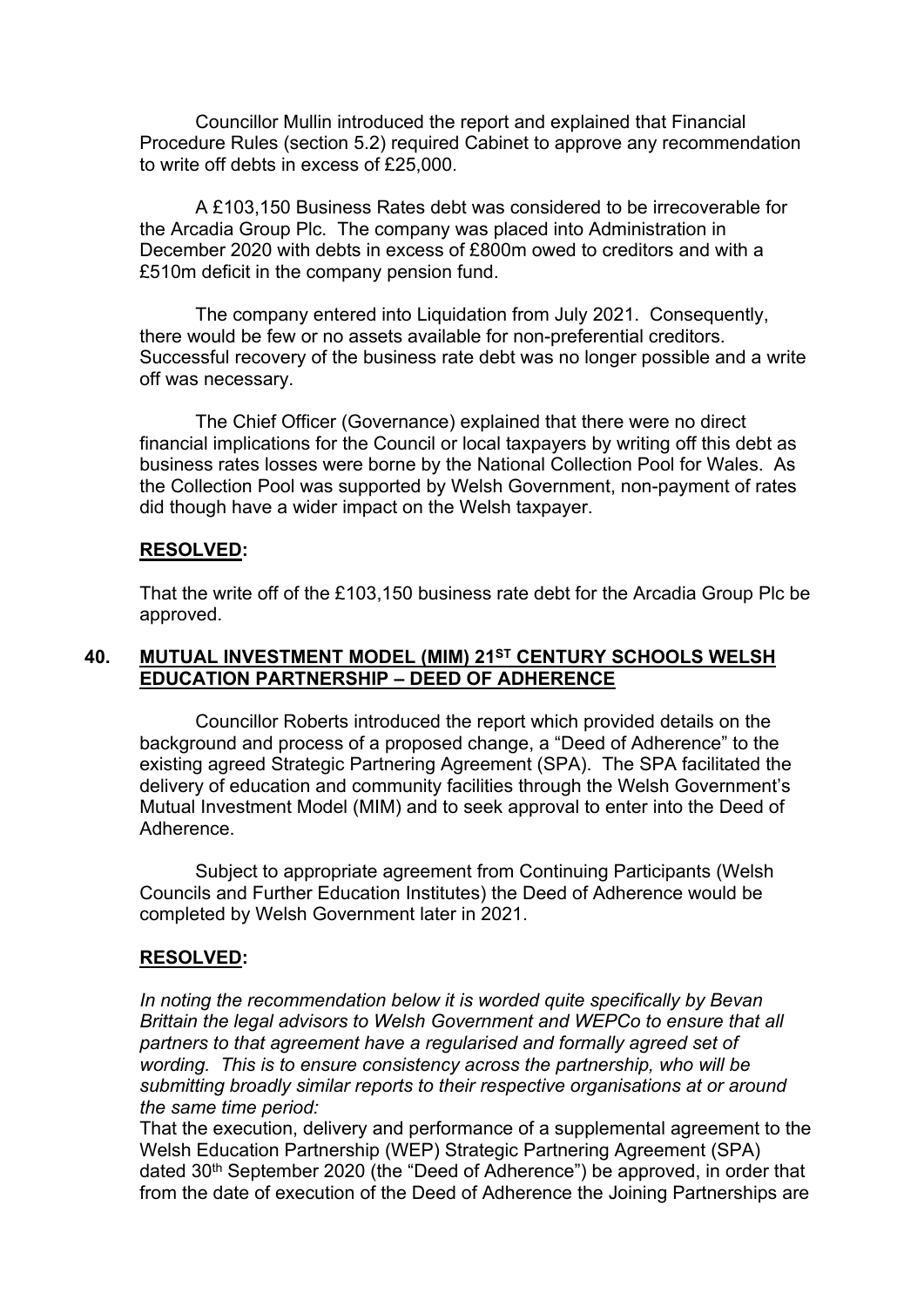able to give effect to and be bound by the terms of the WEP Strategic Partnering Agreement dated 30<sup>th</sup> September 2020 as a party to it, to facilitate the delivery of a range of infrastructure services and the delivery of education and community **facilities** 

## **41. ESTYN THEMATIC REVIEW UPDATE**

Councillor Roberts introduced the report and explained that during the autumn term of 2020, Welsh Government (WG) asked Estyn to undertake a thematic review of the work undertaken by the education departments of each council in Wales to support their learning communities in schools and pupil referral units during the period from March to October 2020. Estyn made five key recommendations for the WG and councils to address.

Flintshire's first review letter was very positive and was included as part of the documentation relating to the Education Portfolio's annual self-evaluation process. During the summer term of 2021, Estyn conducted follow up reviews to consider the progress being made against their initial recommendations in the national thematic review. That review had culminated in a second letter to the Chief Executive which provided a high degree of assurance that the Portfolio had continued to work effectively through its own resources, and through its support for schools in partnership with GwE, to ensure quality educational provision for learners, particularly those who were considered to be the most vulnerable.

The feedback from Estyn did not need an official response from the Council as the work undertaken was a thematic review, not an inspection under the normal regulatory frameworks.

The Senior Manager, School Improvement, commented on the positive letter which provided a high degree of assurance that the Portfolio had continued to work effectively in providing support for schools and vulnerable learners, to ensure quality educational provision was delivered through the second stage of the pandemic. She also commented on the work undertaken to improve digital provision in schools which was welcomed.

## **RESOLVED:**

- (a) That the effective work of the Education Portfolio, in conjunction with the regional school improvement service GwE, in ensuring Flintshire learners continued to receive effective educational provision through the Covid-19 pandemic, be acknowledged;
- (b) That the positive progress made against each of the five Estyn recommendations in the national thematic review by the Education Portfolio and schools be noted; and
- (c) That the assurance letter be considered by the Education, Youth and Culture Overview and Scrutiny Committee.

## **42. COUNCIL TAX PREMIUM SCHEME FOR SECOND HOMES AND LONG-TERM EMPTY PROPERTIES**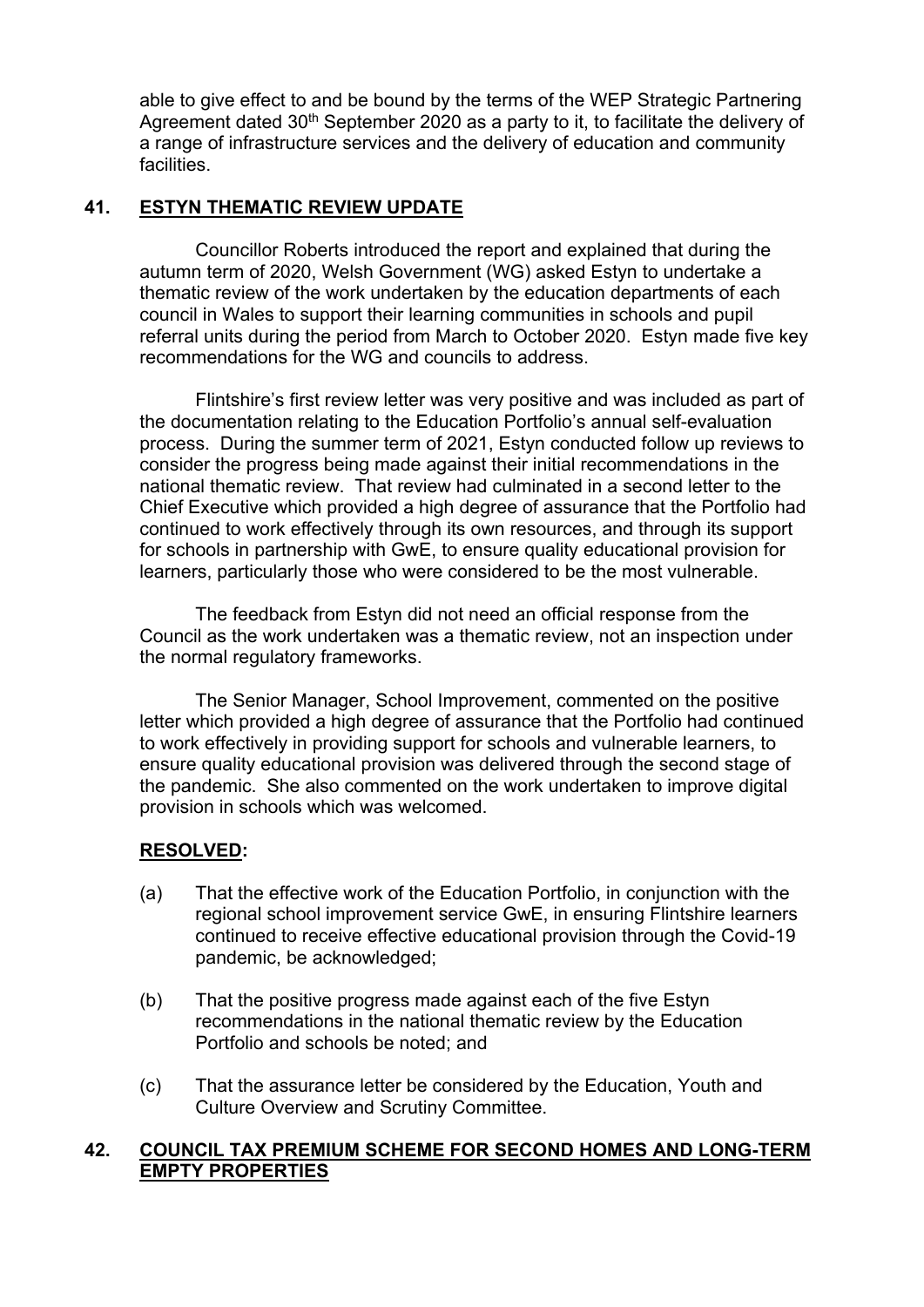Councillor Mullin introduced the report and explained that Section 12 of the Local Government Finance Act 1992 provided Local Authorities in Wales with discretionary powers to charge, or vary, a Council Tax premium of up to 100% above the standard rate of Council Tax on certain classes of second homes and long-term empty properties. Council made a determination in March 2016 to introduce a scheme in April 2017 and to raise a Premium of 50% on both second homes and long-term empty properties.

Since then Council had resolved each year to continue with the scheme but with no change to the Premium levels. The report set out the key considerations if Cabinet considered it appropriate to vary the levels of the premium from 2022/23.

The Chief Officer (Governance) drew Members attention to the tables in the report which showed the number of long term and empty properties and second homes by Band, and the analysis of the premium levels that had been charged across Wales for second homes and/or long term empty properties.

He added that by using the Council Tax system to incentivise owners to bring properties back into permanent use did continue to offer limited capability to address local demand for housing.

A full public consultation exercise would be undertaken to gain feedback, including feedback from taxpayers directly impacted by the changes. Feedback would then be considered by Cabinet and by Corporate Resources Overview and Scrutiny Committee prior to any final recommendation and adoption at Cabinet and County Council.

Councillor Bithell supported the premium on the basis of it helping to bring homes back into use for local people which would assist with the housing waiting list.

In response to a question from Councillor Banks, the Chief Officer explained that details of the consultation would be made available on the Council's website and the owners of the properties in question would be contacted directly to inform them of the consultation.

Councillor Hughes suggested that a progressive increase could be used, which the Chief Officer said could be taken into consideration.

#### **RESOLVED:**

- (a) That a further review be undertaken to determine whether the Council Tax premium level for second homes and long-term empty properties should be amended, and if so, at what level; and
- (b) That a full public consultation exercise be carried out prior to recommending any changes to full Council.

## **43. ADOPTION OF DEFINITIONS OF ANTI-SEMITISM AND ISLAMOPHOBIA**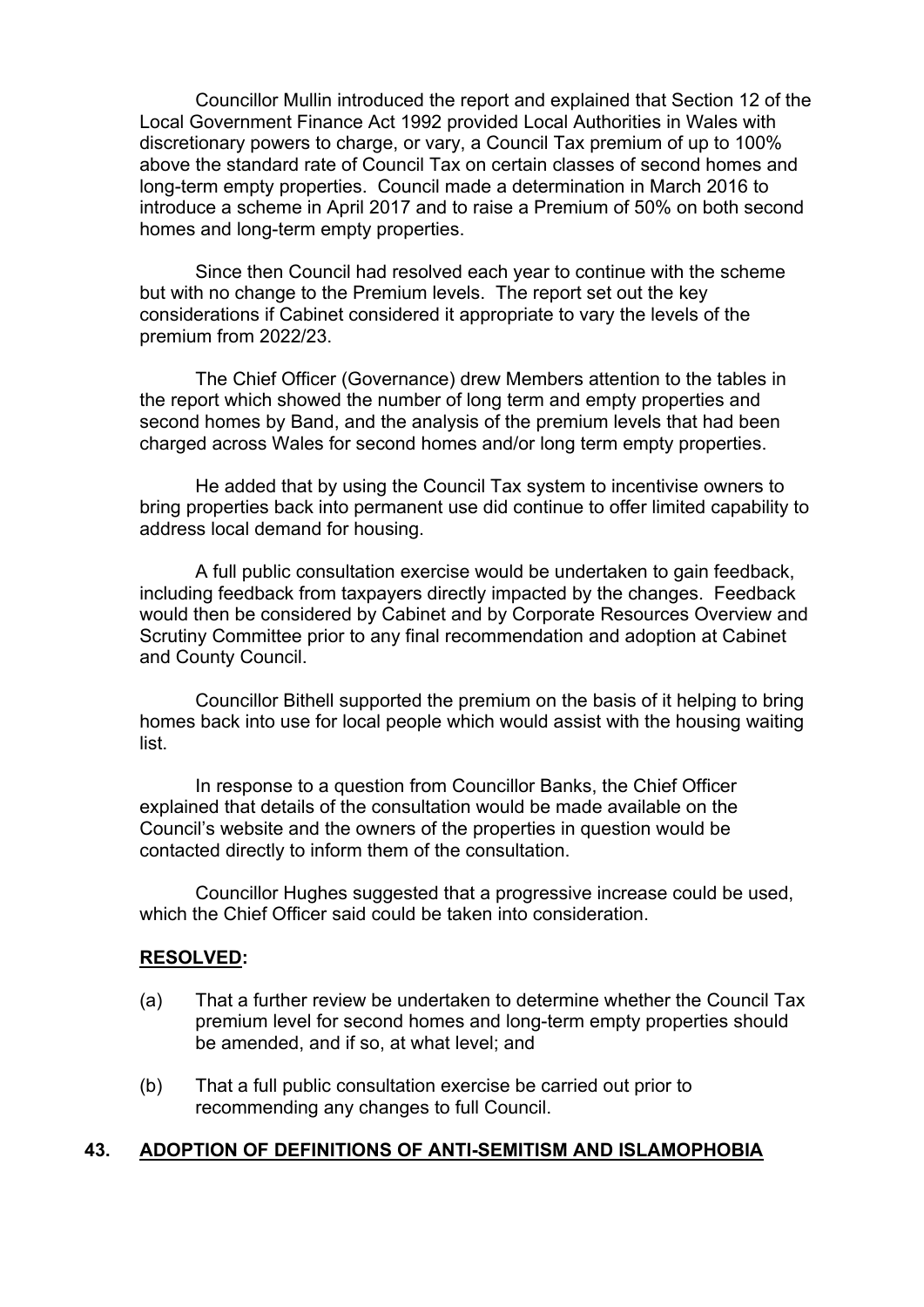Councillor Roberts introduced the report and explained that many governments and UK local authorities had adopted the International Holocaust Remembrance Alliance (IHRA) working definition of anti-Semitism.

The All-Party Parliamentary Group on British Muslims' definition of Islamophobia was being formally adopted by a number of councils and other public institutions, such as universities.

It was recommended that Cabinet, on behalf of the Council adopts the definition of anti-Semitism and Islamophobia, to be used as part of the working culture and in fostering greater Diversity in Democracy – recognising the importance of a tolerant and inclusive society within Flintshire.

Councillor Johnson welcomed the report and expressed the importance of supporting the definitions.

#### **RESOLVED:**

That on behalf of the Council the following be adopted:

(i) the International Holocaust Remembrance Alliance (IHRA) working definition of anti-Semitism and;

(ii) the All-Party Parliamentary Group on British Muslims' definition of Islamophobia.

## **44. EXERCISE OF DELEGATED POWERS**

An information item on the actions taken under delegated powers was submitted. The actions were as set out below:-

### **Housing and Assets**

 **Council Housing Rent – Write Off Of Former Tenancy Arrears Following Eviction**

Financial Procedure Rules (section 5.2) stipulates that individual bad and irrecoverable debts in excess of £5,000 are considered for write off in conjunction with the relevant Cabinet Member. The decision to write off is in respect of two cases of unpaid rent in circumstances where the tenant abandoned the property during legal proceedings. Following the steps taken, the former tenancy arrears in each case are considered to be irrecoverable and there is no prospect of securing payment. The total amount of unpaid rent associated with the two cases is £15,586.85.

#### **Emergency Bed Provision**

The extension of homeless support services contract at the homeless hub. The homeless hub has been a vital service during the COVID pandemic, housing some very challenging people who come through the homeless route and required accommodation and support. During the pandemic the Welsh Government removed priority need and all people had to be accommodated. Due to the extended nature of the pandemic and no immediate alternative location or service delivery model being available, a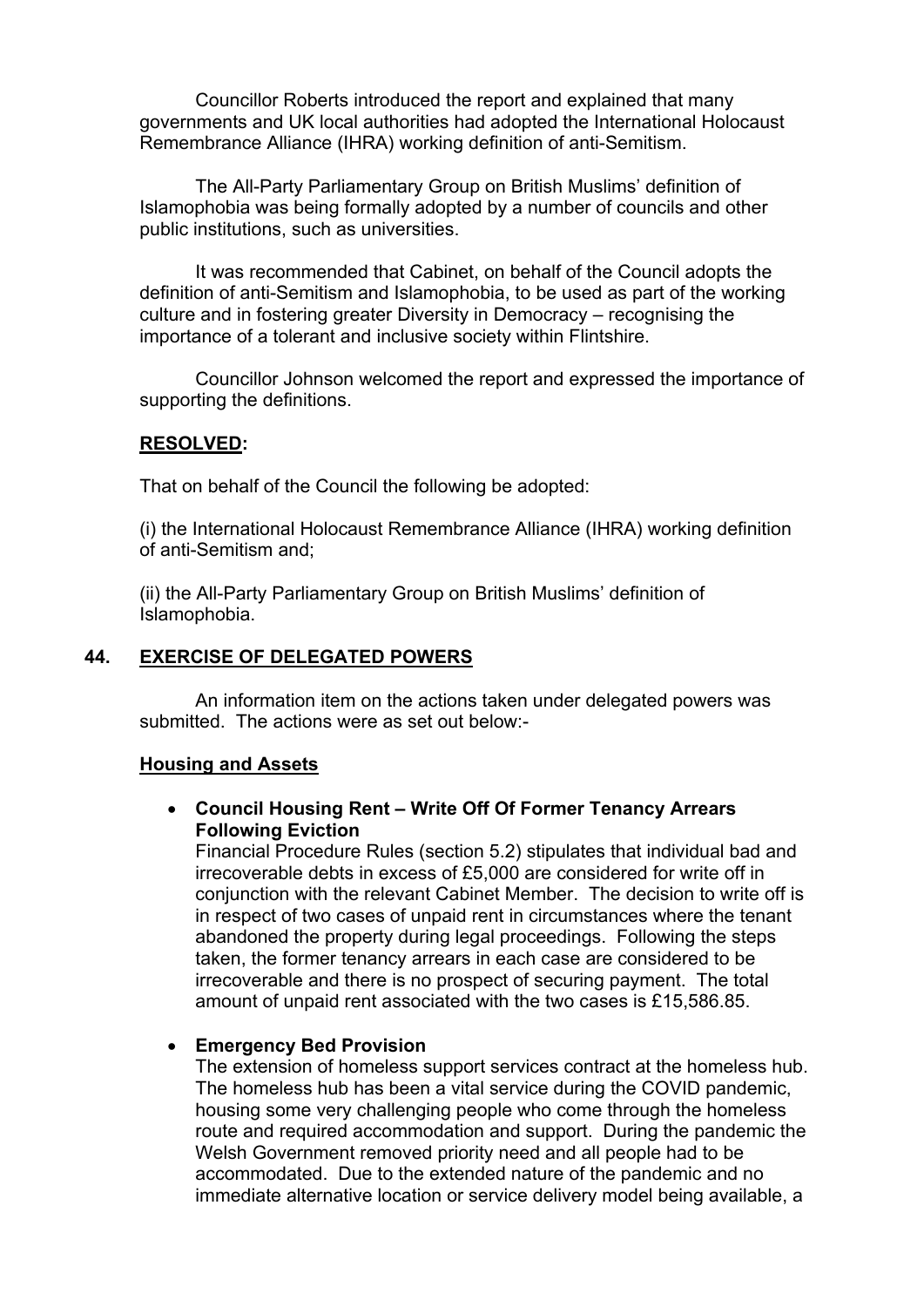continuation of the current provision is necessary to ensure sustainability of housing and support services for our most vulnerable residents.

## **Council Rent – Application to Write Off Tenancy Arrears**

Financial Procedure Rules (section 5.2) stipulates that individual bad and irrecoverable debts in excess of £5,000 are considered for write off in conjunction with the relevant Cabinet Member. The decision to write off is in respect of one tenant who is subject to a Debt Relief Order (DRO). Rent arrears on £5,758.79 are included in the order which are now irrecoverable as a result of the award of the order.

## **Housing Benefit**

Request to write off Housing Benefit Overpayment of £11,222.41.

- **Housing Benefit** Request to write off Housing Benefit Overpayment of £16,484.59 for the period 11.11.13 – 11.07.21.
- **Housing Benefit**

Request to write off Housing Benefit Overpayment of £6,394.69 and a DHP Overpayment of £987.85.

## **Corporate Finance**

## **Council Tax Write Offs**

Financial Procedure Rules (section 9.6 – Income and Expenditure) stipulate that any individual debt between the values of £5,000 and £25,000 shall be reported to the Corporate Finance Manager/Section 151 Officer for consideration to write off, in conjunction with the Cabinet Member for Corporate Management and Assets. The schedule, which is summarised by the category of write off involve 3 Council Tax accounts totalling £18,607.97 where the overall debt for each individual is greater than £5,000 and all recovery options available to us have been taken. The debts are deemed irrecoverable and therefore the write off of these debts is recommended.

## **Business Rates Write Offs**

Financial Procedure Rules (section 9.6 – Income and Expenditure) stipulate that any individual debt between the values of £5,000 and £25,000 shall be reported to the Corporate Finance Manager/Section 151 Officer for consideration to write off, in conjunction with the Cabinet Member for Corporate Management and Assets. The schedule, which is summarised by the category of write off involve 2 Business Rates accounts totalling £24,597.62 where the overall debt for each individual or company is greater than £5,000 and all recovery options available to us have been taken. The debts are deemed irrecoverable and therefore the write off of these debts is recommended

## **Business Rates Write Offs**

Financial Procedure Rules requires the Corporate Finance Manager and the Cabinet Member for Corporate Management and Assets to write off debts between £5k and £25k. The outstanding debt for 2010/11 and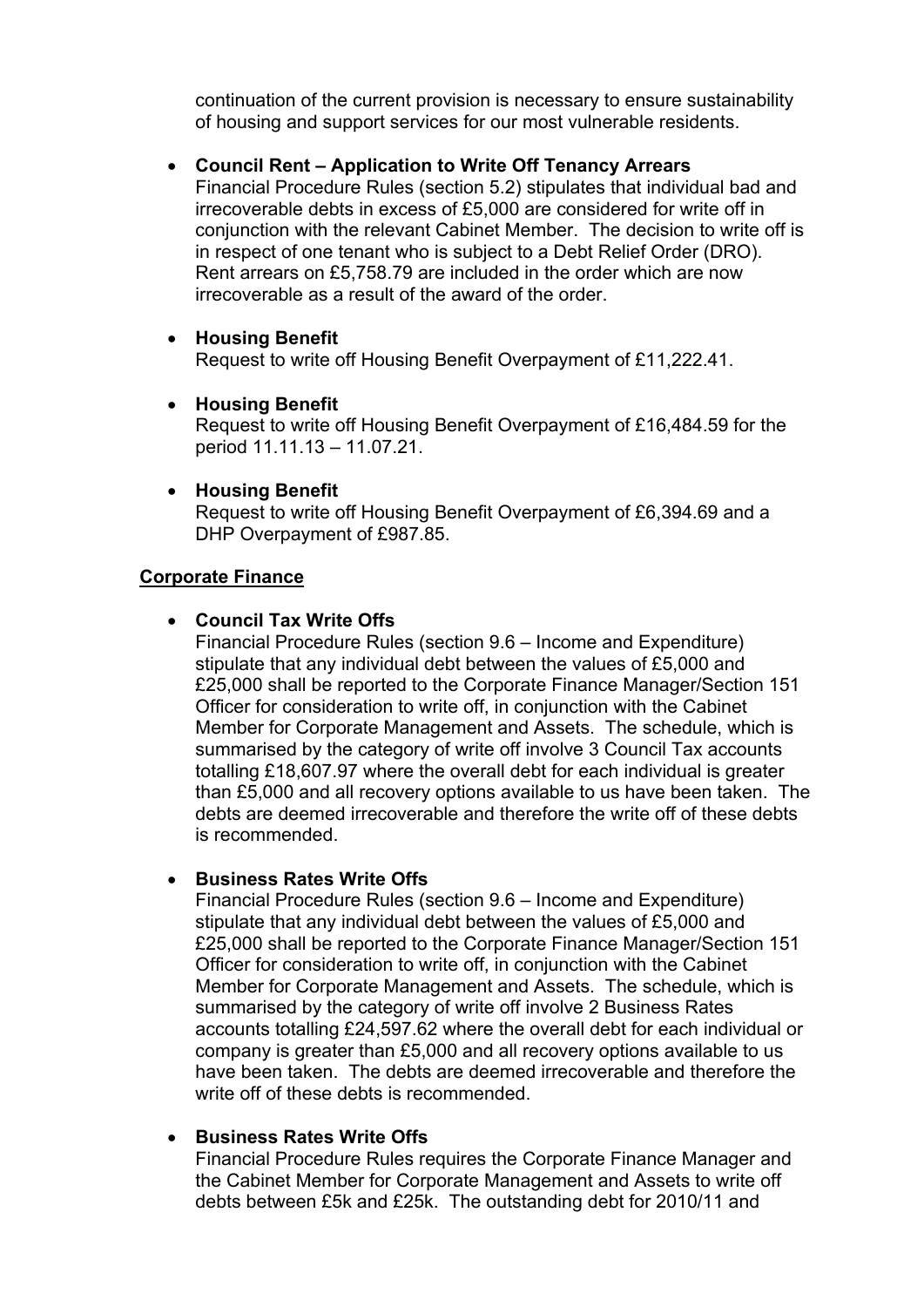2011/12 relates to historical Business Rates owed by J White and Sons Ltd, totalling £19,622.33. The debt is now deemed irrecoverable and the 'statue barred' and a write off is considered necessary.

## **Social Services**

## **Deed of Variation**

The Council has entered into a contract with Hft to deliver Learning Disability Services on behalf of the Council. A variation to this contract is required to:

- o Update the sites which the service operates from
- o Make provision for any future changes in service locations
- o Amend the provision for leases to permit, as an alternative 'Tenancy at Will' (in addition to standard Fixed Term Tenancies)

## **Streetscene and Transportation**

 **The Flintshire County Council – Plymouth Street, Kingsway, Woodland Street, Queensway, Taliesin Avenue, Pippins Close, Griffiths Court, Garden Way, Mostyn Street, Gladstone Street, Llewellyn Street, Mill View Road, King George Street, Rowleys Drive, Health Street, Bridge Street, Henrietta Street, Rowden Street, Shotton Lane, Shotton. Proposed Prohibition of Waiting, Prohibition of Waiting at any Time, No Stopping, Limited Waiting and Removal of Waiting at any Time.**

To advise Members of the objections received following the advertisement of the proposed Prohibition of Waiting, Prohibition of Waiting At Any Time and Limited Waiting. No stopping and removal of Waiting At Any Time on the roads as listed above.

 **The Flintshire County Council – (Various Roads) (20MPH, 30MPH, 40MPH, 50MPH Speed Limits and Derestricted Roads) Order 201-** To advise Members of the objections received following the advertisement of the proposed various roads (20MPH, 30MPH, 40MPH, 50MPH Speed Limits and Derestricted Roads) Order 201-

## **Education and Youth**

 **Former Caretakers House, Ysgol Bryn Coch, Mold** To request that the former Caretaker's house at Ysgol Bryn Coch, Mold be declared surplus to the requirements of the Education and Youth Service.

## **LOCAL GOVERNMENT (ACCESS TO INFORMATION) ACT 1985 – TO CONSIDER THE EXCLUSION OF THE PRESS AND PUBLIC**

# **RESOLVED:**